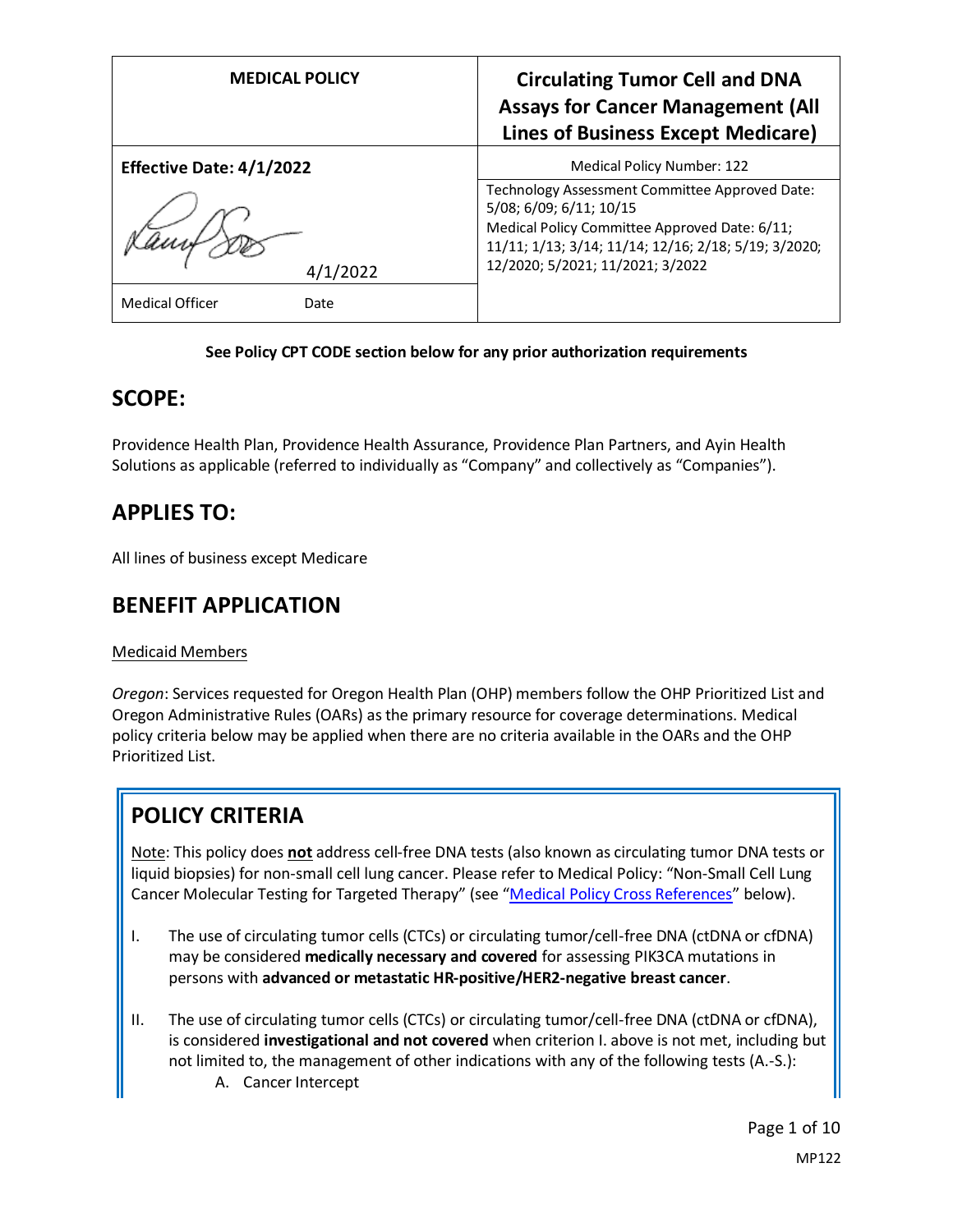- B. CellMax First Sight CRC Colorectal Cancer Early Detection Test
- C. CellMax LBx Liquid Biopsy
- D. CellMax Prostate Cancer Test
- E. Cell Search
- F. Circulogene
- G. ClearID Biomarker Expression Assays
- H. ClearID Breast Cancer
- I. ClearID Lung Cancer
- J. ClearID Solid Tumor Panel
- K. Colvera
- L. FoundationOne Liquid CDx
- M. Guardant360 CDx
- N. IVDiagnostics
- O. LiquidGx
- P. LungLB by LungLife AI
- Q. OncoBEAM for Colorectal Cancer
- R. OncoBEAM for Melanoma
- S. PlasmaSelect64
- T. RadTox cfDNA

Link t[o Policy Summary](#page-6-0)

# **CPT CODES**

| <b>All Lines of Business Except Medicare</b> |                                                                                                                                                                                                                                                                        |  |
|----------------------------------------------|------------------------------------------------------------------------------------------------------------------------------------------------------------------------------------------------------------------------------------------------------------------------|--|
| <b>Prior Authorization Required</b>          |                                                                                                                                                                                                                                                                        |  |
| 0155U                                        | PIK3CA (phosphatidylinositol-hyphen4,5-hyphenbisphosphate 3-hyphenkinase, catalytic<br>subunit alpha) (eg, breast cancer) gene analysis (ie, p.C420R, p.E542K, p.E545A, p.E545D<br>[g.1635G>T only], p.E545G, p.E545K, p.Q546E, p.Q546R, p.H1047L, p.H1047R, p.H1047Y) |  |
| 0177U                                        | Oncology (breast cancer), DNA, PIK3CA (phosphatidylinositol-hyphen4,5-<br>hyphenbisphosphate 3-hyphenkinase catalytic subunit alpha) gene analysis of 11 gene<br>variants utilizing plasma, reported as PIK3CA gene mutation status                                    |  |
| 81309                                        | PIK3CA (phosphatidylinositol-hyphen4, 5-hyphenbiphosphate 3-hyphenkinase, catalytic<br>subunit alpha) (eg, colorectal and breast cancer) gene analysis, targeted sequence<br>analysis (eg, exons 7, 9, 20)                                                             |  |
| Not Covered                                  |                                                                                                                                                                                                                                                                        |  |
| 86152                                        | Cell enumeration using immunologic selection and identification in fluid specimen (eg,<br>circulating tumor cells in blood)                                                                                                                                            |  |
| 86153                                        | Cell enumeration using immunologic selection and identification in fluid specimen (eg,<br>circulating tumor cells in blood); physician interpretation and report, when required                                                                                        |  |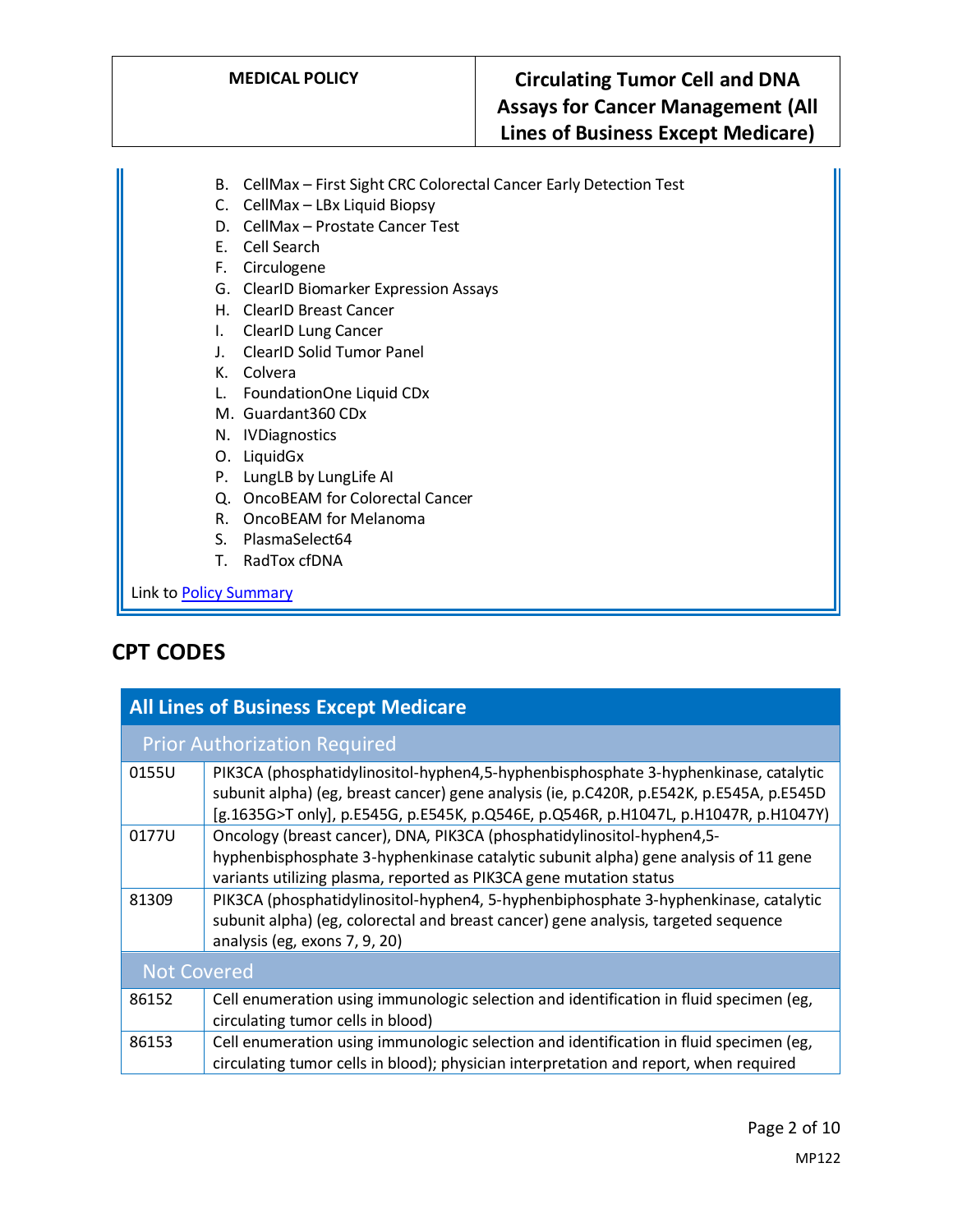| 0091U                                                                                                | Oncology (colorectal) screening, cell enumeration of circulating tumor cells, utilizing<br>whole blood, algorithm, for the presence of adenoma or cancer, reported as a positive<br>or negative result |
|------------------------------------------------------------------------------------------------------|--------------------------------------------------------------------------------------------------------------------------------------------------------------------------------------------------------|
| 0229U                                                                                                | BCAT1 (Branched chain amino acid transaminase 1) or IKZF1 (IKAROS family zinc finger 1)<br>(eg, colorectal cancer) promoter methylation analysis                                                       |
| 0285U                                                                                                | Oncology, response to radiation, cell-free DNA, quantitative branched chain DNA<br>amplification, plasma, reported as a radiation toxicity score                                                       |
| 0317U                                                                                                | Oncology (lung cancer), four-probe FISH (3q29, 3p22.1, 10q22.3, 10cen) assay, whole<br>blood, predictive algorithm-generated evaluation reported as decreased or increased<br>risk for lung cancer     |
| <b>Unlisted Codes</b>                                                                                |                                                                                                                                                                                                        |
| All unlisted codes will be reviewed for medical necessity, correct coding, and pricing at the        |                                                                                                                                                                                                        |
| claim level. If an unlisted code is billed related to services addressed in this policy then it will |                                                                                                                                                                                                        |
| be prior authorization is required.                                                                  |                                                                                                                                                                                                        |

81479 | Unlisted Molecular Pathology

### **DESCRIPTION**

### Circulating Tumor Cells

Circulating tumor cells (CTCs) are found in the serum during the metastatic process of solid tumors when cells from a primary tumor invade, detach, disseminate, colonize and proliferate to a distant site. Detection of elevated CTCs during therapy has been suggested to be an indication of subsequent rapid disease progression and mortality in breast, colorectal, lung and prostate cancer. One example of this type of testing is the CellSearch® Circulating Tumor Cell Test, which is a circulating tumor cell kit with multiple components, reagents and devices for calculating CTCs levels based on a patient blood sample.

#### Circulating Tumor DNA

Cell-free DNA (also known as circulating tumor DNA (ctDNA)) refers to the small fragments of DNA that normal cells and tumor cells release into the blood by apoptosis, either from the primary tumor, metastases or CTC. Because mutations in ctDNA mirror the entire tumor genome, some have proposed their use as molecular biomarkers to track disease. "Liquid biopsy" refers to the analysis of ctDNA or CTCs to, purportedly, non-invasively determine changes in tumor burden.

### **REVIEW OF EVIDENCE**

Numerous systematic reviews have been published which evaluate the use of circulating tumor cells (CTCs) or circulating tumor/cell-free DNA (ctDNA; cfDNA) to predict cancer prognosis or risk. However, the prediction of risk alone, does not establish the clinical utility of a test. Evidence from well-designed clinical trials is needed to determine if the use of CTCs in patient treatment decisions translate into improved quality of life, progression free survival or overall survival.<sup>1-4</sup> A review of the ECRI, Haves, Cochrane, and PubMed databases was conducted regarding the use of detection and quantification of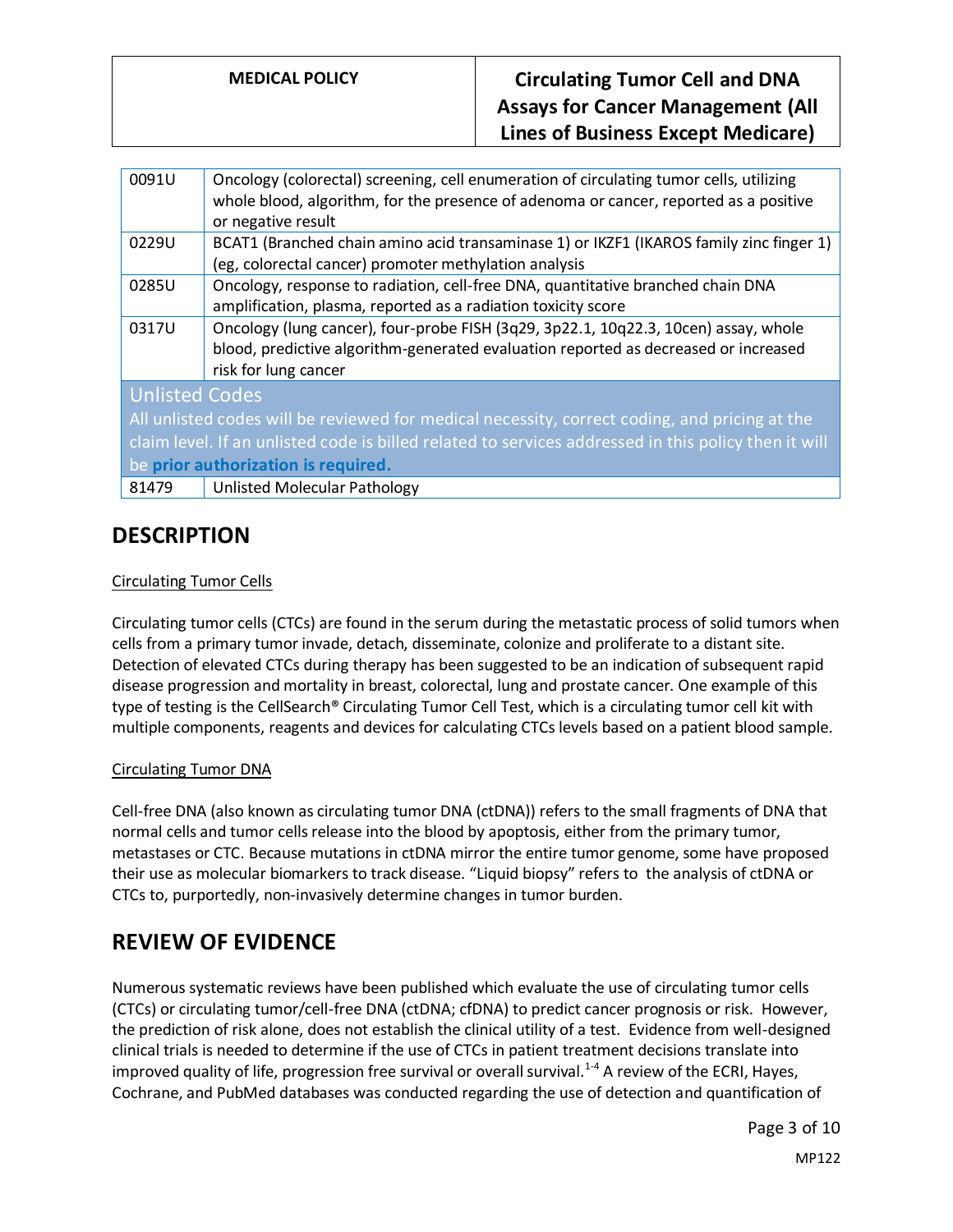CTCs or ctDNA as tools for the management of cancer. Below is a summary of the available evidence identified through March 2021.

#### Systematic Reviews

• In 2018 (updated 2020), Hayes published a review of the Guardant360 test and its ability to identify actionable alterations across all solid tumor sites.<sup>5</sup> Actionable alterations were defined as "alterations, for which NCCN guidelines exist… which identifies FDA-approved treatments and clinical trials to help guide treatment decisions." In 3 studies evaluated, 8.9% to 28.4% of patients with NSCLC, breast cancer or diverse cancers received a matched targeted therapy based on variant(s) identified by Guardant360, with one retrospective data review study reporting that 26% of NSCLC patients had a change in targeted treatment after Guardant360 results. This study was also limited by its small sample size (n=116), lack of concordance comparison with tissue next generation sequencing, and investigators' financial conflicts of interest with Guardant Health. In 3 studies, the objective response rate ranged from 43% to 85.7% in patients with NSCLC or different solid tumors. One study reported a longer median progression-free survival in patients with NSCLC who received matched therapy based on Guardant360 results (14.7 months) compared with patients who never received matched therapy (7.8 months), although this difference was not statistically significant.

Investigators concluded that, taken collectively, the 7 evaluated studies provided low-quality evidence in support of the clinical utility of the Guardant360 test, only 1 of which was a prospective study evaluating NSCLC. Hayes ultimately assigned Guardant360 a "C" rating ("potential but unproven benefit") as a tool to identify actionable alterations in solid tumors, based on very low quality evidence of clinical validity and utility.

• In 2020, ECRI conducted a genetic test assessment evaluating the clinical validity and utility of Guardant360 in informing management of advanced solid tumor cancers.<sup>6</sup> Searching the literature through May 2020, 4 studies on clinical validity and 10 studies on clinical utility were identified. Among studies assessing clinical validity for indications other than non-small cell lung cancer, 4 studies reported Guardant360 sensitivity of 47% to 85% for detecting actionable genetic alterations (AGAs) in solid tumors and 87% for detecting microsatellite instability-high status. Three cohort studies assess clinical utility compared Guardant-guided and nontargeted therapy. One study reported that progression-free survival and overall survival did not differ statistically between Guardant ( $n = 17$ ) and nontargeted therapy ( $n = 18$ ) groups with advanced colorectal cancer. Another study reported a higher response rate (RR) with Guardant-guided therapy (42%,  $n = 12$ ) than with nontargeted therapy (7.1%,  $n = 28$ ) in patients with advanced solid tumors. In patients with head and neck cancer, authors reported 50% and 57% risk ratios (RRs) for Guardant-guided and nontargeted therapy groups, respectively. Collectively, 5 cohort studies (n = 2,327) reported that Guardant360 identified AGAs in 7% to 68% of patients, and 1% to 13% among patients that received test-guided therapy. Three of these studies reported 13% to 67% RRs in evaluable patients (n = 26) who received Guardant-guided therapy. Investigators concluded that evidence supporting the clinical validity and utility of Guardant360 is "somewhat favorable," but noted that studies conducted to date report too few data to determine the test's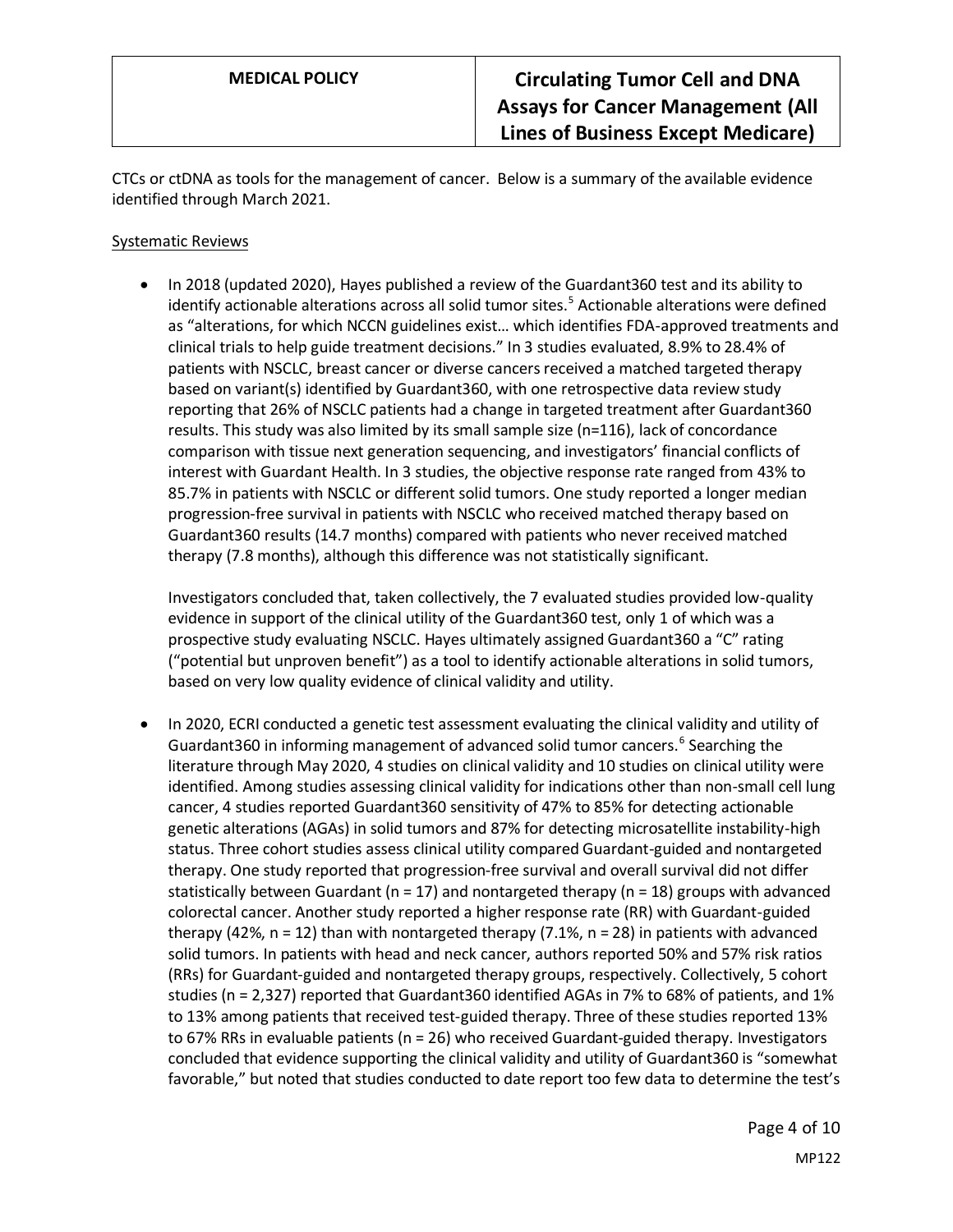impact on overall survival or progression-free survival. Additionally, studies included for review suffered from retrospective designs and a lack of comparator groups.

- In 2018 (updated 2020), Hayes published a molecular test assessment evaluating the clinical validity and utility of the Colvera test (Clinical Genomics Pathology Inc.).<sup>7</sup> In total, 3 studies were included for review, evaluating men and women with primary colorectal cancer (CRC). Sample sizes ranged from 122 to 172 patients. Collectively, these three "very low quality" studies were determined to provide preliminary evidence supporting the analytical validity and clinical validity of Colvera to accurately identify residual disease or recurrence in patients with previously treated stage I through IV primary CRC. No studies were identified that evaluated the clinical utility. Investigators assigned a "D2" rating (insufficient evidence) for the Colvera test.
- In 2014, Hayes published a Health Technology Brief (updated in 2016; archived 2017), which evaluated the use of CTC in patients with metastatic breast cancer.<sup>8</sup> Nine prospective trials were included in the evidence review and included 119-422 patients with a follow-up that ranged from 6-27 months. Overall, the evidence in support of the CellSearch test was given a C rating, indicating, "substantial uncertainty remains about safety and/or impact on health outcomes because of poor-quality studies, sparse data, conflicting study results, and/or other concerns." In addition, the Hayes review noted the following insights:
	- $\circ$  "Data from the CellSearch test may facilitate treatment selection; however, there is insufficient evidence regarding the best use for this test. Providers that adopt use of this test should audit internal outcomes or await the publication of evidence from welldesigned clinical trials before widespread adoption.
	- o More evidence is needed to determine if CTC assays in general, and CellSearch Assay specifically, can accurately predict or detect response to treatment, and/or progression of disease. Currently it remains unclear whether this technology provides a benefit for clinical management of patients with breast cancer."<sup>2</sup>

Additional systematic reviews were identified which evaluated the use of CTCs or ctDNA in the diagnosis of other cancers such as hepatocellular carcinoma,<sup>9</sup> multiple myeloma,<sup>10</sup> esophageal cancer,<sup>11</sup> and others.<sup>12-19</sup> While CTCs and ctDNA were associated with poor prognosis, studies indicated a high rate of false positive/negative results and no study evaluated the use of testing on changes in treatment management or improved overall outcomes. Studies which demonstrate the clinical utility of testing are needed in order to establish CTC and ctDNA as a useful test for diagnosing or managing patients with cancer.

### Randomized Controlled Trials

A single randomized controlled trial (RCT) was identified, which evaluated the use CTCs levels to direct chemotherapy and improve overall survival in patients with metastatic breast cancer.<sup>20</sup> This trail included 595 patients with persistent increases in CTC's tested whether changing chemotherapy after once cycle of a first-line chemotherapy agent would improve overall survival (OS). There were 3 arms of this study; arm A included patients (n=276) with no increase in CTCs after 21 days of therapy; arm B included patients (n=165) with an initial increase in CTC's after 21 days of therapy and remained on the

Page 5 of 10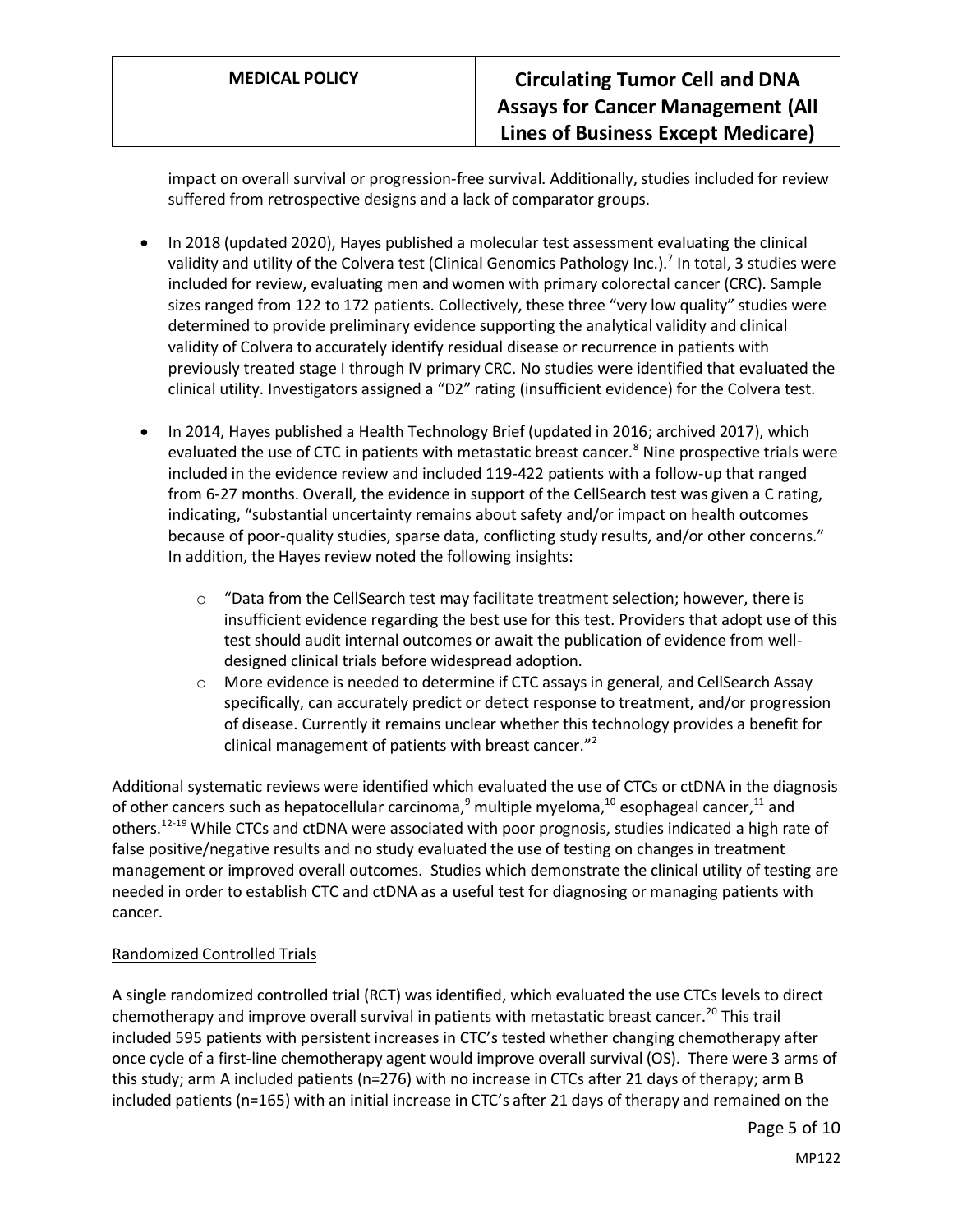initial therapy. Those patients with persistently increased CTCs (n=123) after the 21 days of therapy were randomly assigned to either a group to continue the initial therapy (arm C1) or a group changed to an alternative chemotherapy agent (arm C2). The results indicated that CTCs were strongly prognostic of overall survival; however, no differences were observed between arm C1 and C2.

#### Nonrandomized Controlled Trials

Two recent nonrandomized controlled trials assessed the clinical validity of Colvera.<sup>21,22</sup> Mixed results and significant limitations undermined the validity of results reported. Both studies called for large, randomized studies with long-term follow-up to better establish the test's clinical validity and utility.

### **CLINICAL PRACTICE GUIDELINES**

### *Breast Cancer*

#### National Comprehensive Cancer Network (NCCN)

The 3.2021 NCCN breast cancer guidelines indicated the following regarding the clinical utility of CTC's in patients with metastatic breast cancer:<sup>23</sup>

" For HR-positive/HER2-negative breast cancer, assess for *PIK3CA* mutations with tumor or liquid biopsy to identify candidates for alpelisib plus fulvestrant. *PIK3CA* mutation testing can be done on tumor tissue or ctDNA in peripheral blood (liquid biopsy). If liquid biopsy is negative, tumor tissue testing is recommended."  $23$ 

The 2.2021 NCCN guidelines addressing esophageal and esophagogastric junction cancers,<sup>24</sup> and gastric cancer<sup>25</sup> employed the same language regarding the potential clinical utility of liquid biopsies, but concluded that additional research is needed before tests can be considered "standard of care":

"The genomic alterations of solid cancers may be identified by evaluating circulating tumor DNA (ctDNA) in the blood, hence a form of "liquid biopsy." Liquid biopsy is being used more frequently in patients with advanced disease for disease surveillance and management….testing using a validated NGS- based comprehensive genomic profiling assay performed in a CLIAapproved laboratory may be considered for some patients. A negative result should be interpreted with caution, as this does not exclude the presence of tumor mutations or amplifications. The liquid biopsy platform is in its early phase of development and more research would be necessary before it can be considered standard of care."

#### American Society of Clinical Oncology (ASCO)/College of American Pathologists (CAP)

In 2018, ASCO and CAP assembled a joint expert panel to conduct a literature review on the use of ctDNA analysis in patients with cancer.<sup>26</sup> On the basis of findings across 77 publications, authors concluded that evidence of clinical validity and utility were "insufficient" for the majority of ctDNA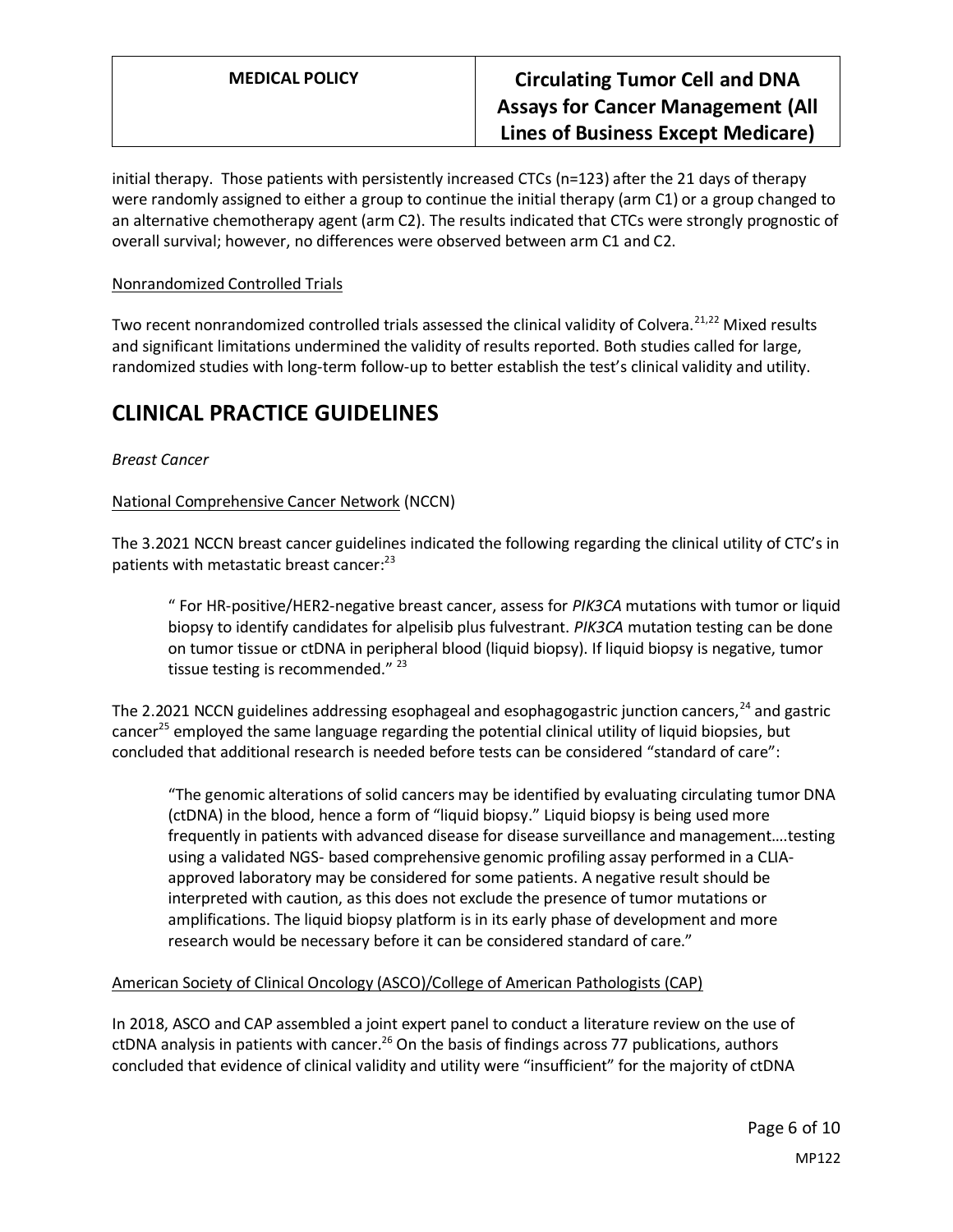assays in advance cancer. The panel also noted a lack of clinical utility and clinical validity of ctDNA assays in early-stage cancer, treatment monitoring or residual disease detection.

#### American Society of Clinical Oncology (ASCO)

In 2017, ASCO strongly recommended against the use of circulating tumor cell biomarkers to guide decisions on adjuvant systemic therapy for women with early stage invasive breast cancer. This recommendation was based on intermediate-quality evidence. $^{11}$ 

In 2015, ASCO issued a moderate strength recommendation against the use of altering therapy for patients with metastatic breast cancer on the basis of circulating biomarker results.<sup>27</sup>

#### <span id="page-6-0"></span>*Colorectal Cancer*

American Society of Clinical Pathology, College of American Pathologist, Association for Molecular Pathology, and American Society of Clinical Oncology (ASCP/CA/AMP/ASCO)

In 2017, the ASCP/CA/AMP/ASCO issued a joint guideline addressing molecular biomarkers for the evaluation of colorectal cancer.<sup>28</sup> On the basis of expert opinion, authors concluded that the "clinical application of liquid biopsy assays awaits robust validation and further studies to determine their clinical utility."<sup>28</sup>

### **CENTERS FOR MEDICARE & MEDICAID**

As of March 1, 2021, three Centers for Medicare & Medicaid (CMS) coverage guidance documents were identified which address circulating tumor cell assays.<sup>29-31</sup> Local Coverage Determination (LCD): MolDx: Circulating Tumor Cell Marker Assays (L34066) states the following:

"This is a NON-coverage policy for the circulating tumor cell (CTC) assays. This policy does not address tests for circulating free or circulating tumor DNA (cfDNA; ctDNA)… [a]lthough the detection of elevated CTCs during therapy is a definitive indication of subsequent rapid disease progression and mortality in breast, colorectal and prostate cancer, no data has been forthcoming to demonstrate improved patient outcomes, or that the assay changes physician management to demonstrate improved patient outcomes."<sup>29</sup>

### **POLICY SUMMARY**

There is not enough research to determine the clinical usefulness of measuring circulating tumor cells (CTCs) and/or circulating tumor/cell-free DNA (ctDNA or cfDNA). There is a lack of studies demonstrating how testing might improve diagnosis, improve patient management, change treatment decisions or improve health outcomes. One evidence-based clinical practice guideline from the NCCN recommends the use of CTCs or ctDNA to test for PIK3CA mutations in the management of advanced or metastatic breast cancer. The use of CTCs for the management of other kinds of cancer, however, lacks support in the evidence base and among clinical practice guidelines (including, among others, the American Society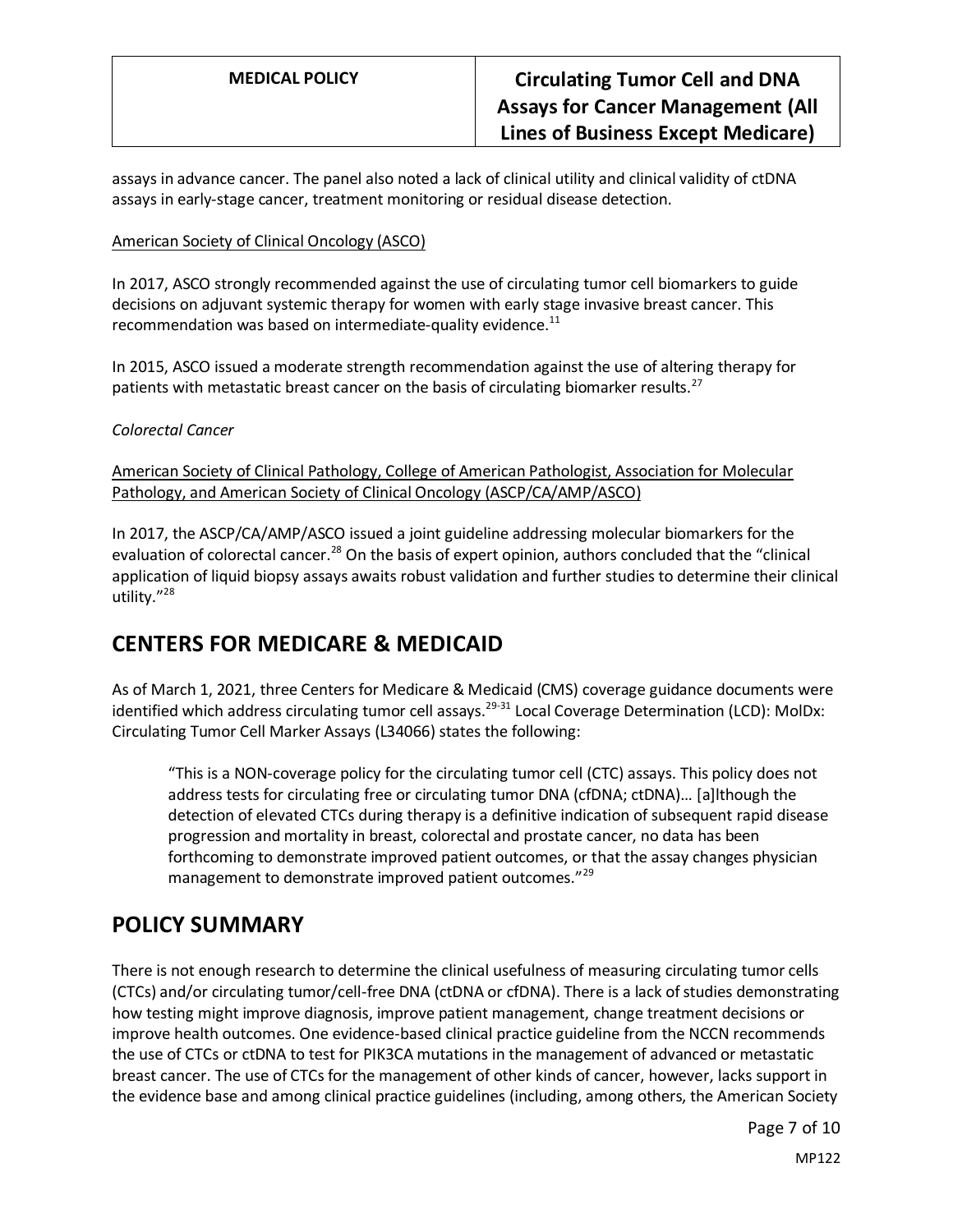**MEDICAL POLICY Circulating Tumor Cell and DNA Assays for Cancer Management (All Lines of Business Except Medicare)**

of Clinical Oncology, the American Society of Clinical Pathology and the College of American Pathologists (CAP).

# **INSTRUCTIONS FOR USE**

Company Medical Policies serve as guidance for the administration of plan benefits. Medical policies do not constitute medical advice nor a guarantee of coverage. Company Medical Policies are reviewed annually and are based upon published, peer-reviewed scientific evidence and evidence-based clinical practice guidelines that are available as of the last policy update. The Companies reserve the right to determine the application of Medical Policies and make revisions to Medical Policies at any time. Providers will be given at least 60-days' notice of policy changes that are restrictive in nature.

The scope and availability of all plan benefits are determined in accordance with the applicable coverage agreement. Any conflict or variance between the terms of the coverage agreement and Company Medical Policy will be resolved in favor of the coverage agreement.

### **REGULATORY STATUS**

#### Mental Health Parity Statement

Coverage decisions are made on the basis of individualized determinations of medical necessity and the experimental or investigational character of the treatment in the individual case. In cases where medical necessity is not established by policy for specific treatment modalities, evidence not previously considered regarding the efficacy of the modality that is presented shall be given consideration to determine if the policy represents current standards of care.

# <span id="page-7-0"></span>**MEDICAL POLICY CROSS-REFERENCES**

- Circulating Tumor Cell and DNA Assays for Cancer Management (All Lines of Business Except Medicare)
- Genetic Testing: Pharmacogenetic Testing (All Lines of Business Except Medicare)
- Genetic Testing: Pharmacogenetic Testing (Medicare Only)
- Non-Small Cell Lung Cancer: Molecular Testing for Targeted Therapy (All Lines of Business Except Medicare)
- Non-Small Cell Lung Cancer: Molecular Testing for Targeted Therapy (Medicare Only)
- Prostate: Protein Biomarkers and Genetic Testing (All Lines of Business Except Medicare)
- Prostate: Protein Biomarkers and Genetic Testing (Medicare Only)

### **REFERENCES**

1. Zhang R, Shao F, Wu X, Ying K. Value of quantitative analysis of circulating cell free DNA as a screening tool for lung cancer: a meta-analysis. *Lung cancer.* 2010;69(2):225-231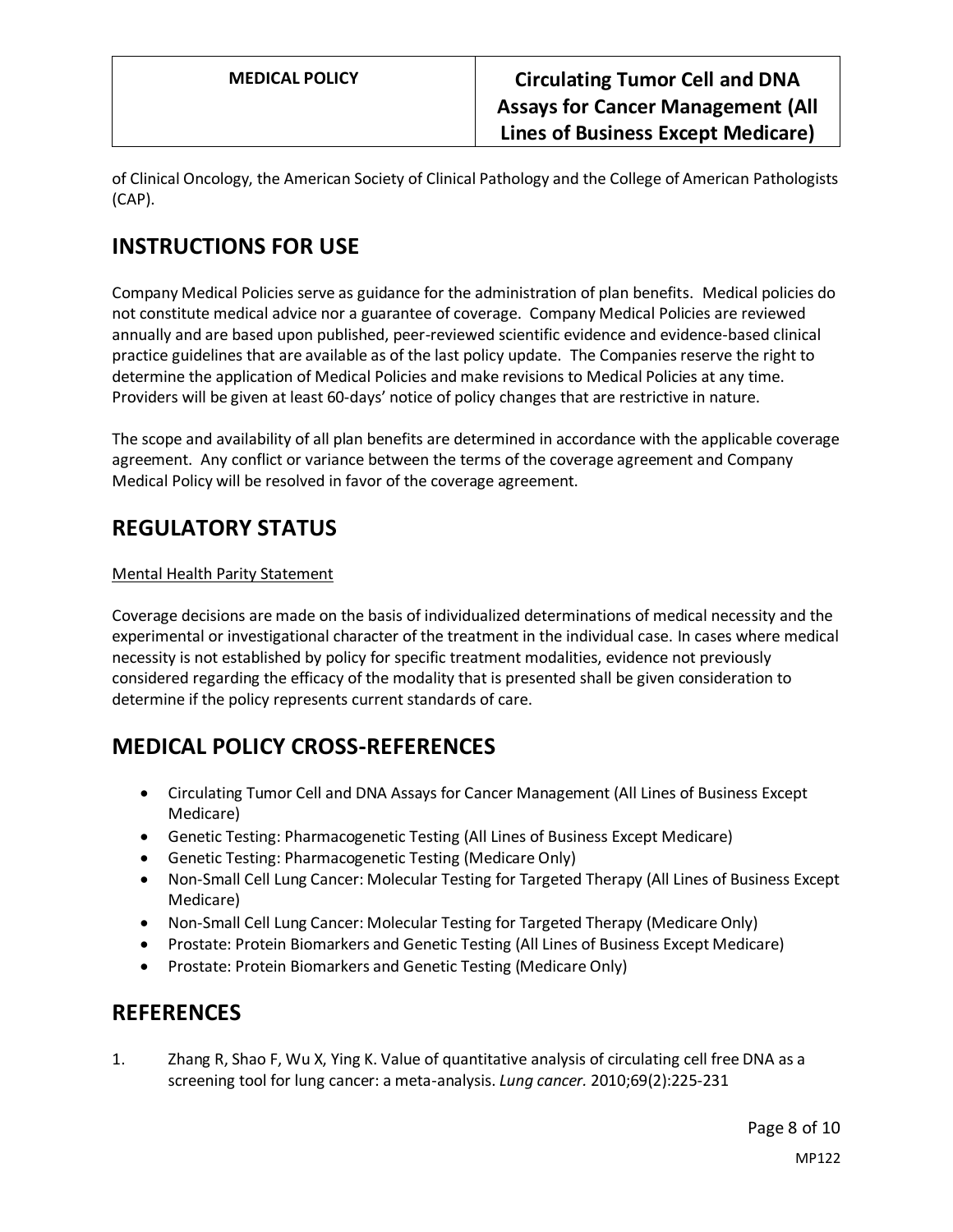- 2. Rahbari NN, Aigner M, Thorlund K, et al. Meta-analysis shows that detection of circulating tumor cells indicates poor prognosis in patients with colorectal cancer. *Gastroenterology.*  2010;138(5):1714-1726. e1713
- 3. Doyen J, Alix-Panabières C, Hofman P, et al. Circulating tumor cells in prostate cancer: a potential surrogate marker of survival. *Critical reviews in oncology/hematology.* 2012;81(3):241- 256
- 4. Fei F, Du Y, Di G, Wu J, Shao Z. Are changes in circulating tumor cell (CTC) count associated with the response to neoadjuvant chemotherapy in local advanced breast cancer? A meta-analysis. *Oncology research and treatment.* 2014;37(5):250-254
- 5. Hayes Inc. Guardant360 (Guardant Health Inc.). [https://evidence.hayesinc.com/report/gte.guardant3767.](https://evidence.hayesinc.com/report/gte.guardant3767) Published 2018 (updated 2020). Accessed 3/24/2021.
- 6. ECRI Institute. Guardant360 (Guardant Health, Inc.) Test for Informing Management of Advanced Solid Tumor Cancers. [https://www.ecri.org/components/ECRIgene/Documents/EG0093.pdf.](https://www.ecri.org/components/ECRIgene/Documents/EG0093.pdf) Published 2020. Accessed 3/24/2021.
- 7. Hayes Inc. Colvera (Clinical Genomics Pathology Inc.). [https://evidence.hayesinc.com/report/gte.clovera4471.](https://evidence.hayesinc.com/report/gte.clovera4471) Published 2018 (updated 2020). Accessed 4/27/2021.
- 8. Hayes Inc. CellSearch Circulating Tumor Cell (CTC) Kit (Janssen Diagnostics LLC) For Monitoring Metastatic Breast Cancer[. https://evidence.hayesinc.com/report/htb.cellsearch.](https://evidence.hayesinc.com/report/htb.cellsearch) Published 2014 (updated 2016; archived 2017). Accessed 1/14/2020.
- 9. Sun C, Liao W, Deng Z, et al. The diagnostic value of assays for circulating tumor cells in hepatocellular carcinoma: a meta-analysis. *Medicine.* 2017;96(29)
- 10. Li J, Wang N, Tesfaluul N, Gao X, Liu S, Yue B. Prognostic value of circulating plasma cells in patients with multiple myeloma: A meta-analysis. *PloS one.* 2017;12(7):e0181447
- 11. Harris LN, Ismaila N, McShane LM, et al. Use of biomarkers to guide decisions on adjuvant systemic therapy for women with early-stage invasive breast cancer: American Society of Clinical Oncology Clinical Practice Guideline. *Journal of Clinical Oncology.* 2016;34(10):1134
- 12. Xu H-T, Miao J, Liu J-W, Zhang L-G, Zhang Q-G. Prognostic value of circulating tumor cells in esophageal cancer. *World journal of gastroenterology.* 2017;23(7):1310
- 13. Stephenson D, Nahm C, Chua T, et al. Circulating and disseminated tumor cells in pancreatic cancer and their role in patient prognosis: a systematic review and meta-analysis. *Oncotarget.*  2017;8(63):107223
- 14. Tan Y, Wu H. The significant prognostic value of circulating tumor cells in colorectal cancer: A systematic review and meta-analysis. *Current problems in cancer.* 2018;42(1):95-106
- 15. Gao Y, Xi H, Wei B, et al. Association between liquid biopsy and prognosis of gastric cancer patients: a systematic review and meta-analysis. *Frontiers in Oncology.* 2019;9:1222
- 16. Mansouri S, Mokhtari-Hesari P, Naghavi-al-Hosseini F, Majidzadeh-A K, Farahmand L. The prognostic value of circulating tumor cells in primary breast cancer prior to any systematic therapy: a systematic review. *Current stem cell research & therapy.* 2019;14(6):519-529
- 17. Khetrapal P, Lee MWL, Tan WS, et al. The role of circulating tumour cells and nucleic acids in blood for the detection of bladder cancer: A systematic review. *Cancer treatment reviews.*  2018;66:56-63